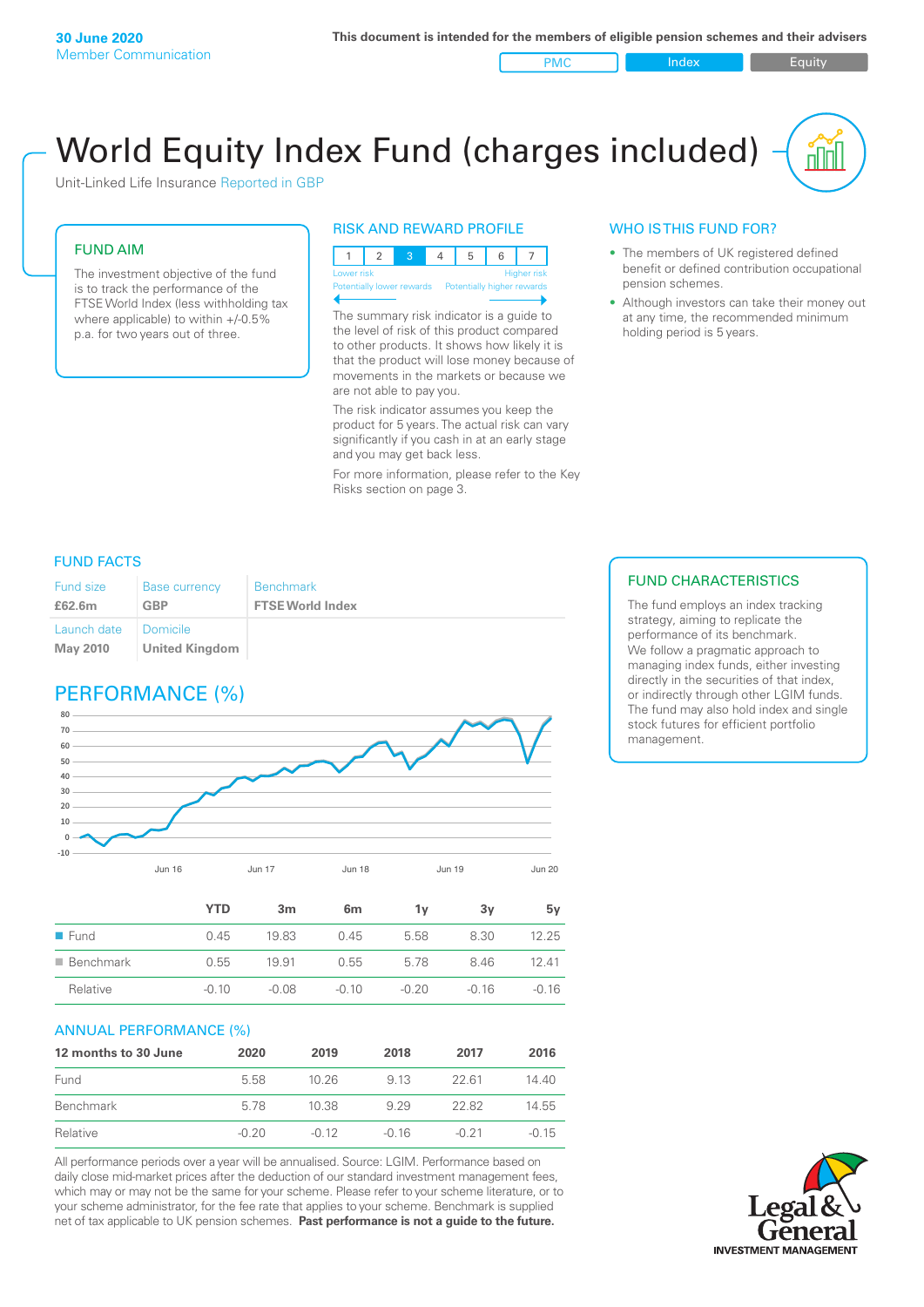# World Equity Index Fund (charges included)

Unit-Linked Life Insurance Reported in GBP

# PORTFOLIO BREAKDOWN

All data source LGIM unless otherwise stated. Totals may not sum due to rounding. In order to minimise transaction costs, the Fund will not always own all the assets that constitute the index and on occasion it will own assets that are not in the index.



### SECTOR (%)

| $\blacksquare$ Technology  | 21.3 |
|----------------------------|------|
| $\blacksquare$ Financials  | 17.5 |
| $\blacksquare$ Health Care | 12.7 |
| Industrials                | 12.5 |
| ■ Consumer Services        | 11.8 |
| Consumer Goods             | 111  |
| ■ Basic Materials          | 3.9  |
| $\Box$ Oil & Gas           | 3.4  |
| $\blacksquare$ Utilities   | 3.2  |
| $\Box$ Other               | 26   |
|                            |      |



| $\blacksquare$ Large | 824  |
|----------------------|------|
| $\blacksquare$ Mid   | 17.6 |

■ Top 10 holdings 15.6% Rest of portfolio 84.4% No. of holdings in fund 2,743 No. of holdings in index 2,592

| Microsoft Corp           | 3.5            |
|--------------------------|----------------|
| Apple Inc                | 34             |
| Amazon Com Inc           | 27             |
| Facebook                 | 12             |
| Alphabet CI A            | 1.0            |
| Alphabet CI C            | 1 <sub>0</sub> |
| Johnson & Johnson        | 0.8            |
| Visa Inc Class A         | 0.7            |
| Nestle                   | ი 7            |
| Procter & Gamble Company |                |
|                          |                |

#### COUNTRY (%)

|   | <b>United States</b> | 60.9 |  |
|---|----------------------|------|--|
|   | Japan                | 8.2  |  |
| 4 | United Kingdom       | 4.5  |  |
|   | France               | 3.1  |  |
|   | Switzerland          | 3.0  |  |
|   | Germany              | 2.8  |  |
|   | Canada               | 2.7  |  |
|   | Australia            | 2.2  |  |
|   | Taiwan               | 1.6  |  |
|   | Other                | 11.0 |  |
|   |                      |      |  |



comprises 25 fund managers, supported by two analysts. Management oversight is provided by the Global Head of Index Funds. The team has average industry experience of 15 years, of which seven years has been at LGIM, and is focused on achieving the equally important objectives of close tracking and maximising returns.